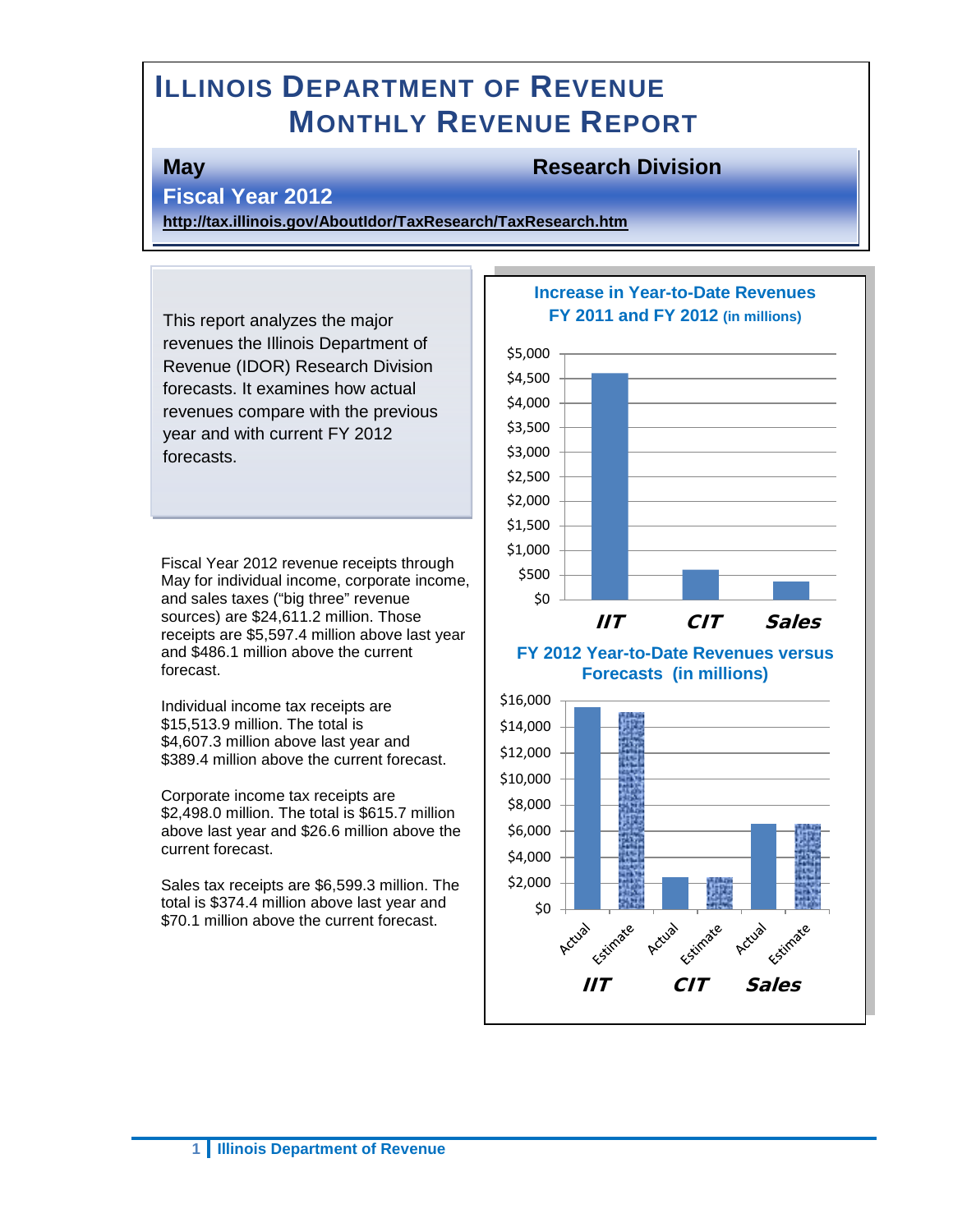## **FEATURE**

On May 29, 2012, the Illinois General Assembly adopted Senate Bill 2194 raising the taxes on cigarettes and tobacco products. This legislation was part of an initiative put forth by Governor Pat Quinn to stabilize Illinois Medicaid system. The projected \$350 million in increased revenues for Fiscal Year 2013 plus the additional \$350 million in federal matching funds will bring the total to \$700 million earmarked for the Healthcare Provider Relief Fund. Provisions affecting cigarette and tobacco taxes include:

- $\triangleright$  Raises the Cigarette Tax and Cigarette Use Tax from 49 mills to 99 mills per cigarette effective June 24, 2012.This increases the tax from \$0.98 to \$1.98 on a pack of twenty cigarettes and from \$1.225 to \$2.475 on a pack of twenty-five cigarettes.
- Increases the Tobacco Products Tax Rate from 18 percent to 36 percent of wholesale price effective July 1, 2012.
- $\triangleright$  Changes the definition of cigarettes to include little cigars effective July 1, 2012.
- $\triangleright$  Requires retailers who own or rent roll-your-own cigarette machines to obtain a cigarette machine operator license and imposes a tax of \$0.099 on each cigarette (equal to the rate of manufactured packaged cigarettes) generated by the machines effective August 1, 2012.
- $\triangleright$  Defines "moist snuff" as any finely cut, ground, or powdered tobacco that is intended not to be smoked and imposes a weight based tax of \$0.30 an ounce effective January 1, 2013.

The possibility of stamp hoarding by distributors and retailers prompted the Illinois Department of Revenue to institute a policy limiting stamp purchases by distributors to their previous year's sales. This policy was necessary in order to meet the \$350 million estimate, one of the key components of the Medicaid stabilization plan. Allocation adjustments to the policy were made in June to account for seasonal increases as well as expected increase in consumer demand prior to the effective date of June 24, 2012.

Unfortunately on June 14, 2012, several large distributors obtained a preliminary injunction in Sangamon County Circuit Court that prohibits the Department from implementing any policy limiting stamp purchases. On June 14<sup>th</sup> and June 15<sup>th</sup> over 40 million stamps, over and above what was used for the budget projections, were sold. At this time, it appears unlikely that we will meet the FY 2013 revenue estimate of \$350 million. We will be closely monitoring the situation.

## **TECHNICAL NOTE**

The sum of individual tax components may not equal the total due to rounding.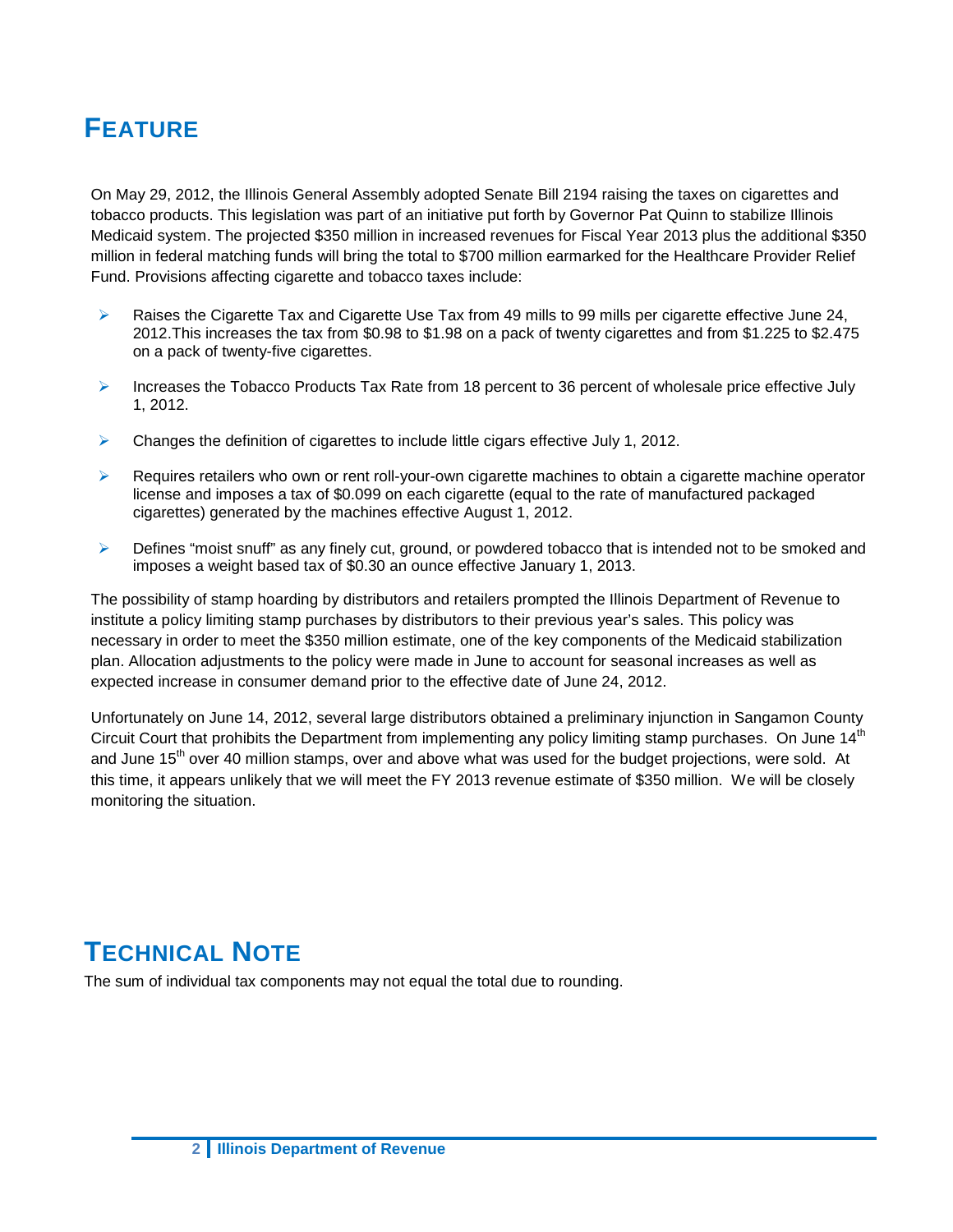#### **Individual Income Tax (IIT)**

With just one month remaining of the fiscal year, total FY 2012 receipts are coming in well above the estimate. As indicated in previous reports most of this positive result is due to higher than anticipated withholding receipts in March and April.

**Withholding receipts:** May withholding receipts exceeded the forecast by 3.5 percent. While continuing to exceed expectations, growth in

| Year-to-Date (\$ millions)<br>Note: FY2011 includes amnesty-related payments |                 |               |              |  |  |  |
|------------------------------------------------------------------------------|-----------------|---------------|--------------|--|--|--|
| Actual                                                                       | <b>Forecast</b> | \$ Difference | % Difference |  |  |  |
| \$15,513.9                                                                   | \$15,124.5      | \$389.4       | 2.6%         |  |  |  |
| FY 2011                                                                      | FY 2012         | \$ Difference | % Difference |  |  |  |
| \$10,906.6                                                                   | \$15,513.9      | \$4,607.3     | 42.2 %       |  |  |  |

withholding receipts has slowed compared with March and April.

**Non-withholding receipts:** May's Non-WIT receipts came in 36.3 percent, or \$81.7 million, above the monthly estimate. Estimated payments for the month came in at the forecast level, while final payments exceeded expectations. Thanks to this positive May result, year-to-date Non-WIT receipts turned positive. We believe that non-withholdings will end the year close to forecast.

| Components Year-to-Date (\$ millions)<br>Note: FY2011 includes amnesty-related payments |            |                 |               |              |  |  |  |
|-----------------------------------------------------------------------------------------|------------|-----------------|---------------|--------------|--|--|--|
|                                                                                         | Actual     | <b>Forecast</b> | \$ Difference | % Difference |  |  |  |
| Withholding                                                                             | \$12,656.2 | \$12,280.7      | \$375.5       | $3.1\%$      |  |  |  |
| Estimated and final                                                                     | \$2,857.7  | \$2,843.8       | \$13.9        | 0.5%         |  |  |  |
| <b>Total</b>                                                                            | \$15,513.9 | \$15,124.5      | \$389.4       | 2.6%         |  |  |  |

*Withholding and estimated and final payments are derived from IDOR collection data and in-transit fund data. Totals may not equal individual components due to rounding.*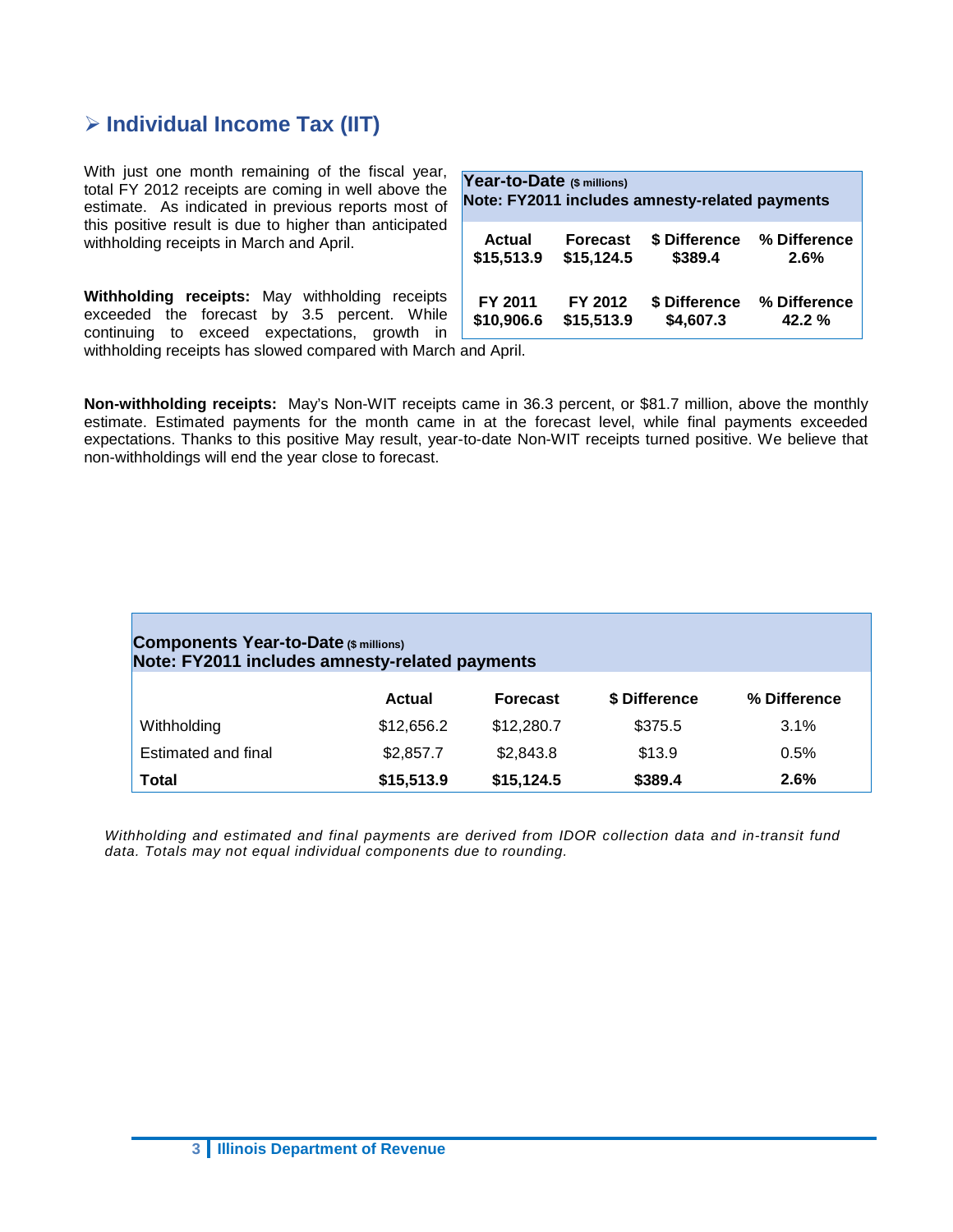#### **Corporate Income Tax (CIT)**

Corporate income tax receipts for May were \$143.4 million, compared with an estimate of \$150.1 million. With one month of the fiscal year remaining, receipts are coming in 1.1 percent above forecast.

#### **Year-to-Date comparison (\$ millions) Note: FY2011 includes amnesty-related payments**

| Actual         | <b>Forecast</b> | \$ Difference | % Difference |
|----------------|-----------------|---------------|--------------|
| \$2,498.0      | \$2,471.5       | \$26.6        | 1.1%         |
| <b>FY 2011</b> | FY 2012         | \$ Difference | % Difference |
| \$1,882.3      | \$2,498.0       | \$615.7       | 32.7%        |

#### **≻ Sales Tax**

One-time amnesty-related payments totaling \$163.9 million were deposited across November (\$122.5 million), December (\$36.0 million), and January (\$5.4 million) of last year. Comparisons that exclude FY 2011's amnesty-related payments are a better indicator of changes in actual taxable spending, since they are not skewed by one-time special payments.

The component table below shows that year-to-date growth in FY 2012, excluding FY 2011's amnesty related payments, was 8.9 percent. For the month of

| Year-to-Date comparison (\$ millions)<br>Note: FY2011 includes amnesty-related payments |                 |               |              |  |  |
|-----------------------------------------------------------------------------------------|-----------------|---------------|--------------|--|--|
| <b>Actual</b>                                                                           | <b>Forecast</b> | \$ Difference | % Difference |  |  |
| \$6,599.3                                                                               | \$6,529.1       | \$70.1        | 1.1%         |  |  |
| FY 2011                                                                                 | FY 2012         | \$ Difference | % Difference |  |  |
| \$6,224.8                                                                               | \$6,599.3       | \$374.4       | $6.0\%$      |  |  |

May alone, state sales/use tax receipts were up 4.9 percent (\$28.0 million) compared to May 2011. Year-to-date receipts at the end of May were \$70.1 million (1.1 percent) above budget. This means that state sales/use tax receipts will finally be back to prerecession levels by the end of FY 2012. The next monthly report (June) will include a brief look back at the collapse and recovery of state sales/use tax spanning the last recession and its aftermath.

The University of Michigan Consumer Sentiment index rose to 79.3, up nearly 3 points from April. The survey used to produce the index found that positive sentiment related to declining motor fuel prices was helping to offset troubles related to stock market losses and problems in Europe. The survey found an improvement in the opinion of current conditions but a decline in consumer expectations, which could lead to weaker consumer spending going forward.

# **Year-to-Date comparison (\$ millions) Note: FY2011 excludes amnesty-**r**elated FY 2011 FY 2012 \$ Difference % Difference Vehicles** \$833.8 \$886.4 \$52.5 6.3% **Motor fuel\*** \$643.6 \$739.9 \$96.3 15.0% **All else** \$4,583.5 \$4,973.0 \$389.5 8.5% **\$6,061.0 \$6,599.3 \$538.3 8.9%**

*\*Estimated. IDOR does not have actual data on sales tax from Motor Fuel.*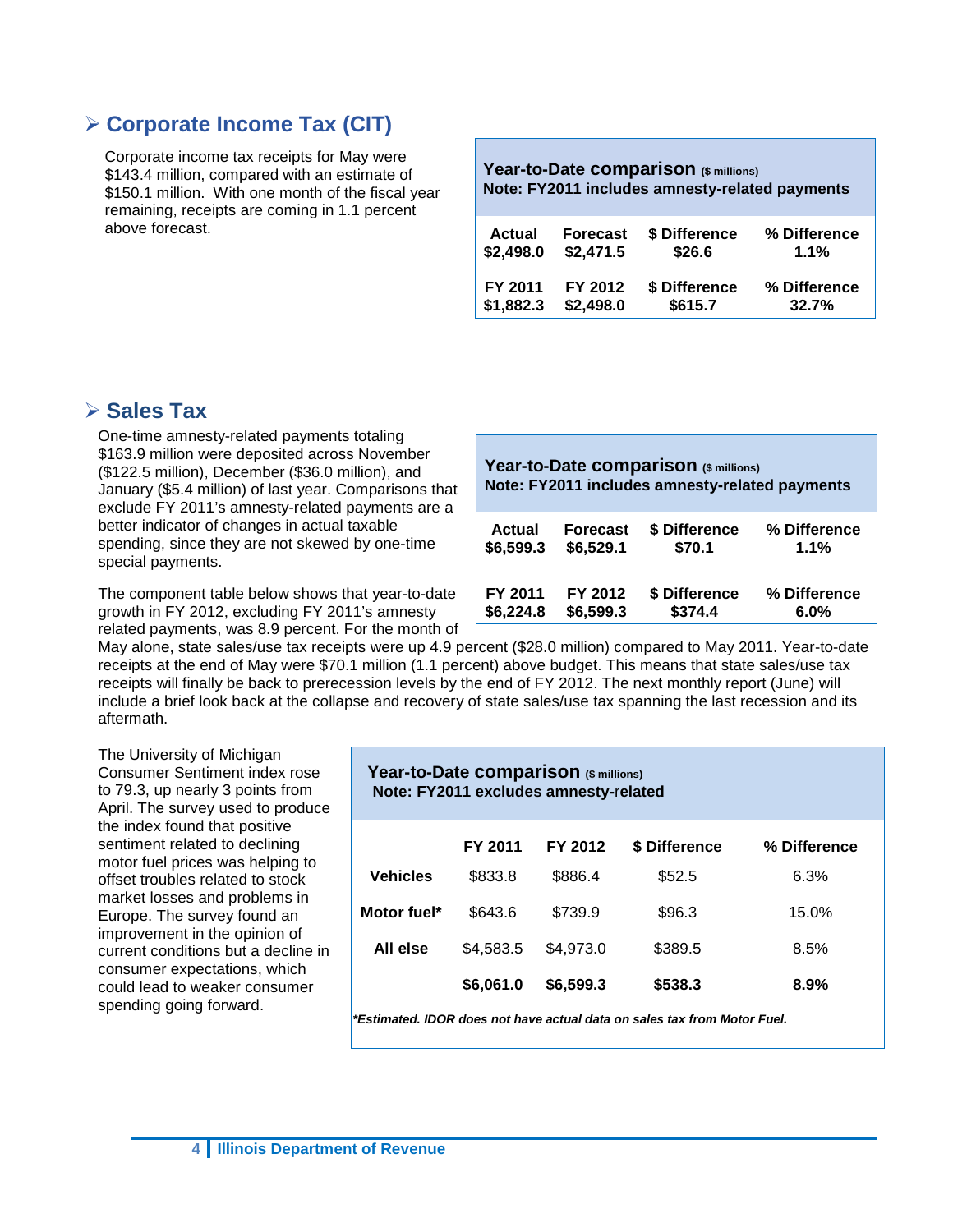#### **Estate Tax**

Year-to-date FY 2012 estate tax receipts through May are 9.9 percent over our forecast.

The Illinois estate tax is paid to the county treasurer in which the decedent resided. The county treasurer then remits the tax to the Illinois Treasurer.

| Year-to-Date (\$ millions) |                 |               |              |  |  |  |
|----------------------------|-----------------|---------------|--------------|--|--|--|
| Actual                     | <b>Forecast</b> | \$ Difference | % Difference |  |  |  |
| \$214.1                    | \$194.8         | \$19.3        | 9.9%         |  |  |  |
| FY 2011                    | FY 2012         | \$ Difference | % Difference |  |  |  |
| \$121.0                    | \$214.1         | \$93.1        | 76.9%        |  |  |  |

#### **Cigarette Taxes**

Fiscal Year 2012 receipts for the cigarette tax for May were stronger than expected, in part because higher than normal demand for stamps by distributors in anticipation of the cigarette tax rate increase. Year-to-date numbers through May are now 1.7 percent ahead of

| Year-to-Date (\$ millions)         | *Includes general revenue funds |                                       |                                      |                                    |  |
|------------------------------------|---------------------------------|---------------------------------------|--------------------------------------|------------------------------------|--|
| All Funds*<br>General Revenue Fund | Actual<br>\$481.6<br>\$324.4    | <b>Forecast</b><br>\$473.4<br>\$325.4 | \$ Difference<br>\$8.2<br>$-$1.0$    | % Difference<br>$1.7\%$<br>$-0.3%$ |  |
| All Funds*<br>General Revenue Fund | FY 2011<br>\$504.4<br>\$325.0   | FY 2012<br>\$481.6<br>\$324.4         | \$ Difference<br>$-$22.8$<br>$-$0.6$ | % Difference<br>$-4.5%$<br>$-0.2%$ |  |

forecast. This trend is expected to continue until June 24, 2012 when the cigarette tax rate increase goes into effect.

#### **Tobacco Products Tax**

#### *Long Term Care Fund*

Fiscal Year 2012 year-to-date receipts through May track forecasts and continue to outpace the prior year's revenues by \$1.4 million (5.6 percent).

## **Year-to-Date (\$ millions) Actual Forecast \$ Difference % Difference** \$26.4 \$26.5 -\$0.1 -0.4%

| FY 2011 | FY 2012 | \$ Difference | % Difference |
|---------|---------|---------------|--------------|
| \$25.0  | \$26.4  | \$1.4         | 5.6%         |

#### **Liquor Tax**

Liquor tax receipts continue to post strong growth over FY 2011, keeping them just above the year-to-date forecast.

| Year-to-Date (\$ millions)  | *Includes general revenue funds |                            |                        |                      |
|-----------------------------|---------------------------------|----------------------------|------------------------|----------------------|
| All Funds*                  | Actual<br>\$253.5               | <b>Forecast</b><br>\$247.5 | \$ Difference<br>\$6.0 | % Difference<br>2.4% |
| General Revenue Fund        | \$149.3                         | \$147.4                    | \$1.9                  | 1.3%                 |
| All Funds*                  | FY 2011<br>\$245.1              | FY 2012<br>\$253.5         | \$ Difference<br>\$8.4 | % Difference<br>3.4% |
| <b>General Revenue Fund</b> | \$143.7                         | \$149.3                    | \$5.6                  | 3.9%                 |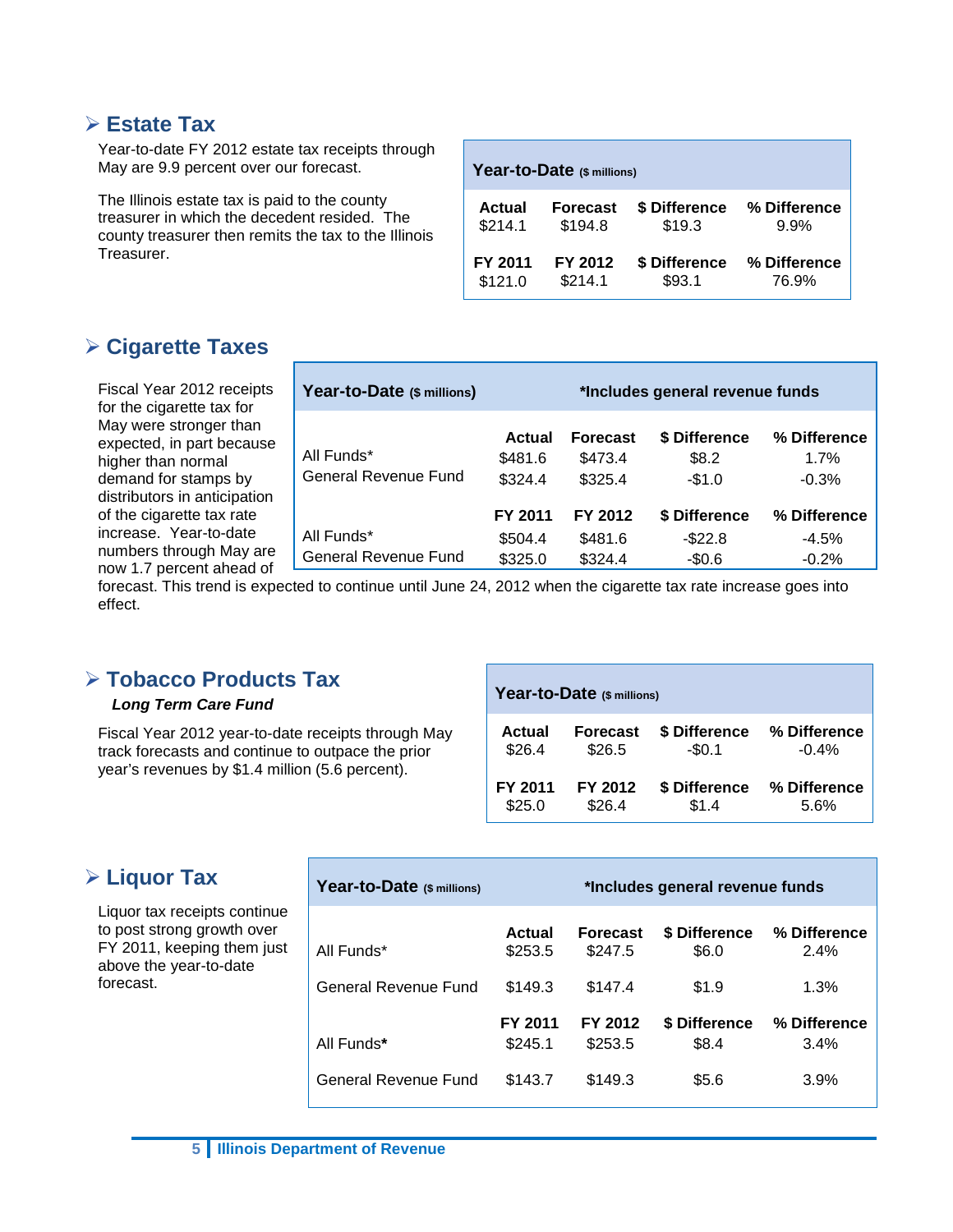### **Hotel Operator's Occupation Tax (HOOT)**

Fiscal Year 2012 year-todate HOOT receipts through May are in line with forecast.

| Year-to-Date (\$ millions)                | *Includes general revenue funds |                                      |                                   |                                    |
|-------------------------------------------|---------------------------------|--------------------------------------|-----------------------------------|------------------------------------|
| All Funds*<br>General Revenue Fund        | Actual<br>\$191.8<br>\$33.8     | <b>Forecast</b><br>\$191.1<br>\$34.6 | \$ Difference<br>\$0.7<br>$-$0.8$ | % Difference<br>$0.4\%$<br>$-2.3%$ |
| All Funds*<br><b>General Revenue Fund</b> | FY 2011<br>\$173.8<br>\$26.3    | FY 2012<br>\$191.8<br>\$33.8         | \$ Difference<br>\$18.0<br>\$7.5  | % Difference<br>10.4%<br>28.5%     |

#### **Motor Fuel Taxes**

| Year-to-Date (\$ millions) |                 | <b>IFTA</b>   |              |               | Year-to-Date (\$ millions) | <b>Regular MFT</b> |              |
|----------------------------|-----------------|---------------|--------------|---------------|----------------------------|--------------------|--------------|
| <b>Actual</b>              | <b>Forecast</b> | \$ Difference | % Difference | <b>Actual</b> | <b>Forecast</b>            | \$ Difference      | % Difference |
| \$66.9                     | \$73.1          | $-$ \$6.2     | $-8.5%$      | \$1,047.8     | \$1,065.4                  | $-$17.5$           | -1.6%        |
| FY 2011                    | FY 2012         | \$ Difference | % Difference | FY 2011       | FY 2012                    | \$ Difference      | % Difference |
| \$74.8                     | \$66.9          | $-$7.9$       | $-10.6\%$    | \$979.5       | \$1.047.8                  | \$68.4             | 7.0%         |

| Year-to-Date (\$ millions) |                 | <b>UST</b>    |              |
|----------------------------|-----------------|---------------|--------------|
| Actual                     | <b>Forecast</b> | \$ Difference | % Difference |
| \$63.5                     | \$62.3          | \$1.2         | 2.0%         |
| <b>FY 2011</b>             | FY 2012         | \$ Difference | % Difference |
| \$59.2                     | \$63.5          | \$4.3         | 7.3%         |

Combined motor fuel taxes year to date are 5.8 percent above the same period in FY 2011 and 1.8 percent below forecast. However, note that the year-to-date comparison with FY 2011 is skewed upward by delayed tax payments that shifted some receipts from May 2011 to June 2011. Adjusting for this one-time issue puts combined motor fuel taxes year to date 2.3 percent below the same period in FY 2011.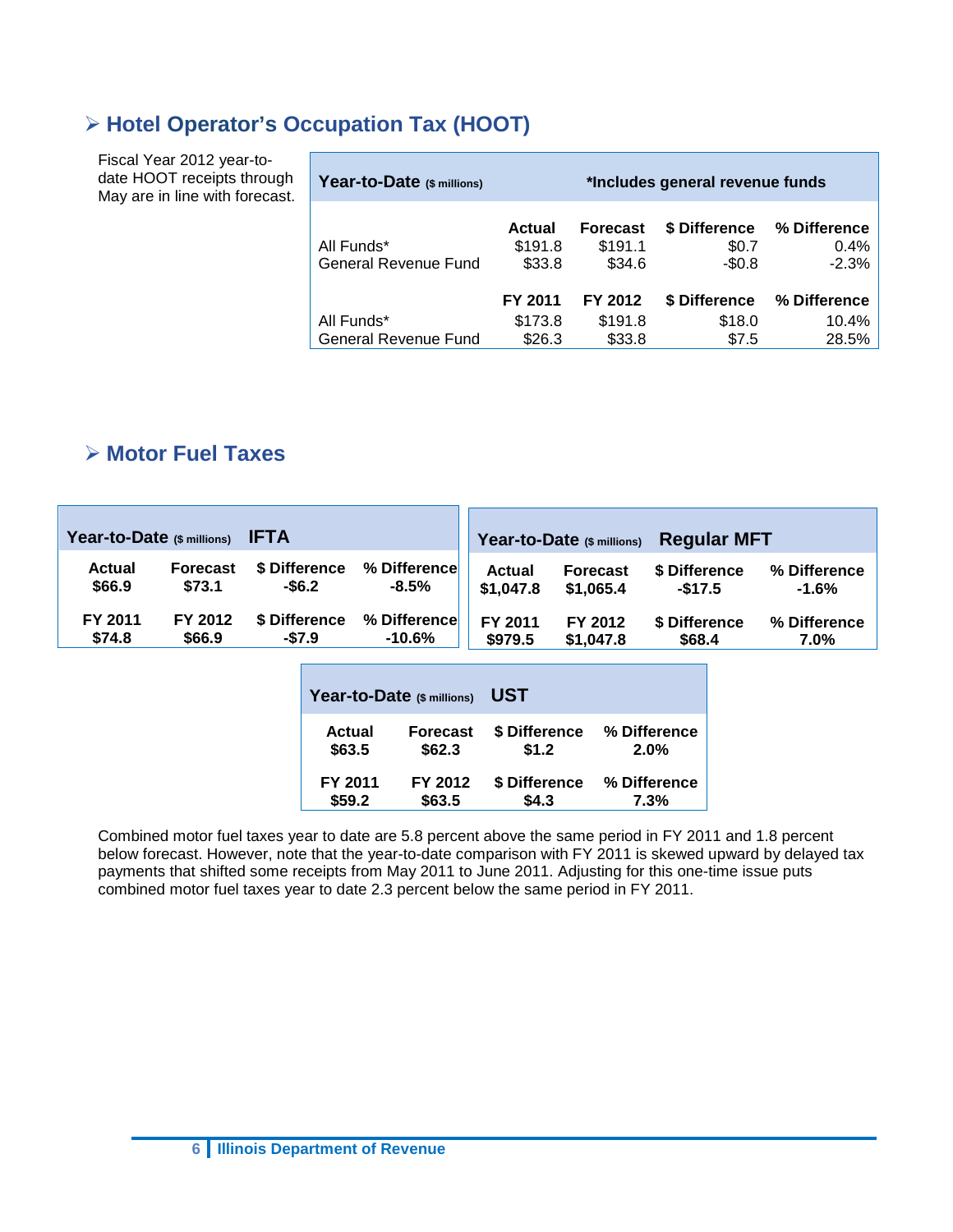#### **Public Utilities Taxes**

| Telecommunications -<br>Receipts were coming in as<br>forecast until the end of | Year-to-Date (\$ millions) |           |                 |               |              |  |
|---------------------------------------------------------------------------------|----------------------------|-----------|-----------------|---------------|--------------|--|
| calendar year 2011, when<br><b>IDOR's Financial Accounting</b>                  |                            | Actual    | <b>Forecast</b> | \$ Difference | % Difference |  |
| and Local Government                                                            | Telecommunications         | \$428.0   | \$465.9         | $-$ \$37.9    | -8.1%        |  |
| <b>Allocations Divisions</b>                                                    | Electricity                | \$364.4   | \$374.2         | $-$9.8$       | $-2.6%$      |  |
| recognized an insufficient                                                      | Natural gas                | \$139.4   | \$151.7         | $-$12.3$      | $-8.1%$      |  |
| balance in the Municipal<br><b>Telecommunications Tax</b>                       |                            | \$931.8   | \$991.8         | $-$ \$60.0    | $-6.0%$      |  |
| Fund (Fund 719). Some<br>receipts that were forecast to                         |                            | FY 2011   | FY 2012         | \$ Difference | % Difference |  |
| go into the General Revenue                                                     | Telecommunications         | \$529.7   | \$428.0         | $-$101.7$     | $-19.2%$     |  |
| Funds (GRFs) have been                                                          | Electricity                | \$376.8   | \$364.4         | $-$12.4$      | $-3.3%$      |  |
| deposited into that fund                                                        | Natural gas                | \$146.1   | \$139.4         | $-$ \$6.7     | -4.6%        |  |
| instead. As a result, GRF                                                       |                            | \$1,052.6 | \$931.8         | $-$120.8$     | $-11.5%$     |  |
| receipts will be below forecast                                                 |                            |           |                 |               |              |  |

for the remainder of this fiscal year.

**Electricity –** Receipts remain slightly below forecast. Year-to-date receipts are \$364.4 million, 2.6% lower than expected.

**Natural gas –**Year-to-date receipts are \$12.3 million below forecast. As natural gas is the primary fuel used to heat Illinois homes, warmer-than-normal weather has resulted in reduced receipts.

May 2012 receipts were \$16.4 million, \$2.5 million (13.2%) lower than May 2011. Approximately \$4.8 million of the \$6.7 million of the difference between forecasted and actual receipts has come about during April and May, showing the impact of warmer weather on revenues.

#### **Real Estate Transfer Tax (RETT)**

As reported in the April report, beginning in January of 2012, a portion of the Real Estate Transfer Tax receipts were reported as Rental Housing Support Program surcharges. For the months of January 2012 through April 2012, \$4.5 million in receipts were incorrectly posted to the Rental Housing Support Fund. The correction was posted to May receipts which revealed year-to-date Real Estate Transfer Tax receipts running 9.4 percent ahead of Fiscal Year 2011 and 8.5 percent ahead of forecast.

| Year-to-Date (\$ millions) |                 |               |              |  |  |  |  |  |  |  |
|----------------------------|-----------------|---------------|--------------|--|--|--|--|--|--|--|
| Actual                     | <b>Forecast</b> | \$ Difference | % Difference |  |  |  |  |  |  |  |
| \$37.1                     | \$34.2          | \$2.9         | 8.5%         |  |  |  |  |  |  |  |
| FY 2011                    | FY 2012         | \$ Difference | % Difference |  |  |  |  |  |  |  |
| \$33.9                     | \$37.1          | \$3.2         | 9.4%         |  |  |  |  |  |  |  |

| Illinois Department of Revenue, Research Division             |                           |                                                     |                                       |  |  |  |  |  |  |
|---------------------------------------------------------------|---------------------------|-----------------------------------------------------|---------------------------------------|--|--|--|--|--|--|
| Director of Research: Natalie Davila                          | <b>Research Analysts:</b> | <b>Andy Chupick</b><br>Patrick Heath<br>John Horbas | Michael Pijan<br><b>Hector Vielma</b> |  |  |  |  |  |  |
| http://tax.illinois.gov/AboutIdor/TaxResearch/TaxResearch.htm |                           |                                                     |                                       |  |  |  |  |  |  |